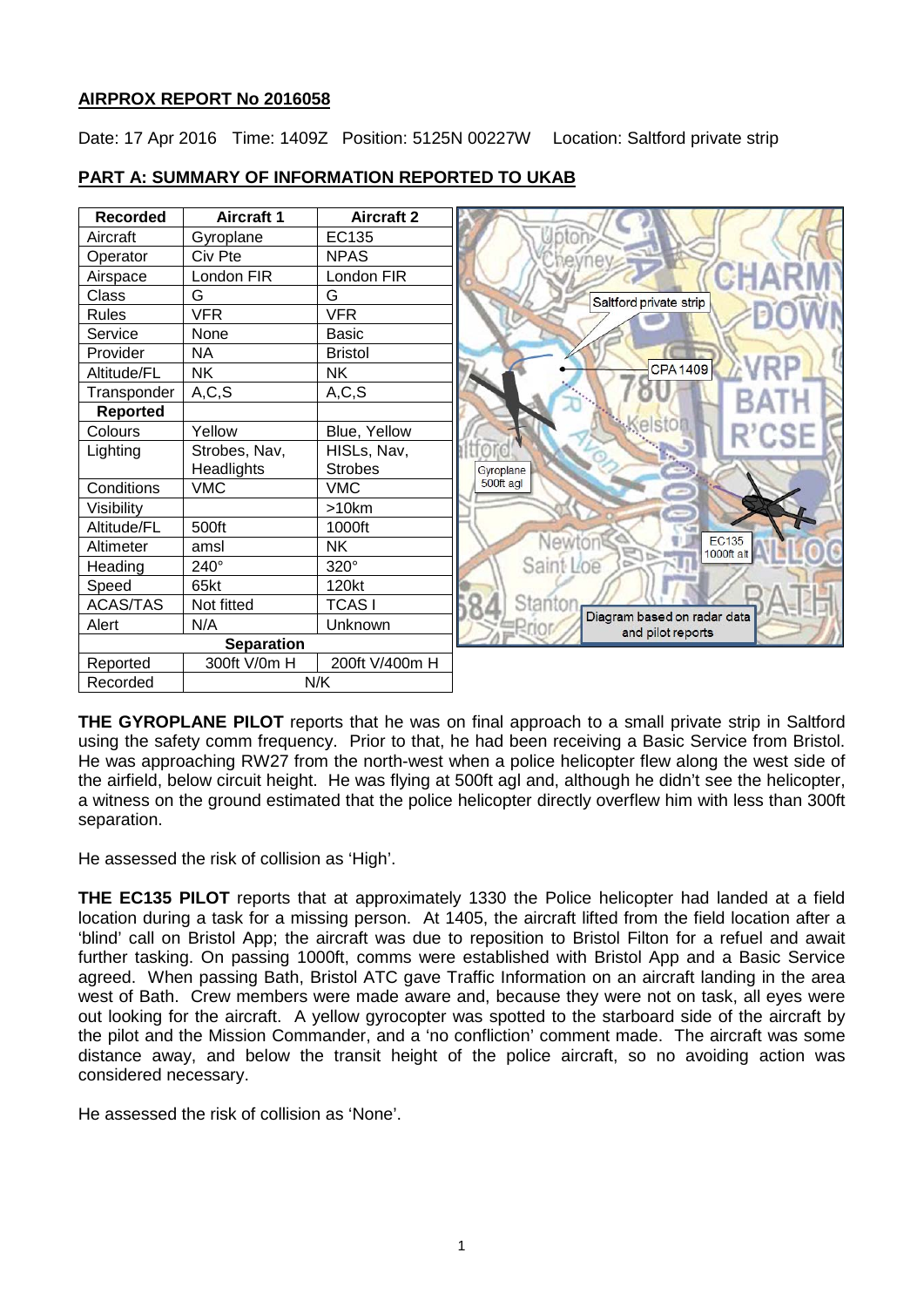# **Factual Background**

The weather at Bristol was recorded as follows:

METAR EGGD 171350Z AUTO 27005KT 210V340 9999 SCT042 10/M01 Q1017= METAR EGGD 171420Z AUTO 27007KT 240V310 9999 FEW044 10/M01 Q1017=

### **Analysis and Investigation**

# **CAA ATSI**

The MT03 Gyroplane was inbound from the south of Bristol to a private landing site to the east of Bristol Airport and below their controlled airspace, in receipt of a Basic Service from Bristol Radar. At 1405:03 the Gyroplane pilot reported ready to 'QSY to SafetyCom', and was cleared by the Bristol controller so to do. At 1408:35, the EC135 helicopter reported airborne from a site to the south-east of Bath, inbound to Bristol Filton. A Basic Service was agreed, and Traffic Information on the Gyroplane making an approach to Saltford was passed and acknowledged by the EC135 pilot.

At 1408:15 the EC135 disappeared from radar and, at 1409:02, the Gyroplane also disappeared from radar. At 1409:32, the EC135 pilot reported that there was a gyrocopter operating east of Keynsham, to which the controller replied that that was the aircraft they had informed him about earlier, which was acknowledged. The controller was also vectoring an aircraft inbound to Bristol Airport, and Traffic Information on this aircraft was also passed to the EC135 pilot.

It was not possible to determine the CPA between the Gyroplane and the EC135.

### **UKAB Secretariat**

The Gyroplane and EC135 pilots shared an equal responsibility for collision avoidance and not to operate in such proximity to other aircraft as to create a collision hazard<sup>[1](#page-1-0)</sup>. An aircraft operated on or in the vicinity of an aerodrome shall conform with or avoid the pattern of traffic formed by other aircraft in operation<sup>[2](#page-1-1)</sup>.

#### **Summary**

An Airprox was reported when a Gyroplane and an EC135 flew into proximity at 1409 on Sunday 17<sup>th</sup> April 2016. Both pilots were operating under VFR in VMC, the Gyroplane pilot not receipt of a ATS and the EC135 pilot in receipt of a Basic Service from Bristol.

#### **PART B: SUMMARY OF THE BOARD'S DISCUSSIONS**

Information available consisted of reports from the pilots of both aircraft, transcripts of the relevant RT frequencies, radar photographs/video recordings, and reports from the appropriate ATC and operating authorities.

The Board first looked at the actions of the Gyroplane pilot. They noted that he had spoken to Bristol ATC prior to making his landing at his private strip, and that this had in turn enabled Bristol to pass Traffic Information to the EC135 pilot. Members also noted that he had not seen the helicopter at all, and was only made aware of the incident once he had landed. Commenting that the judgement of separation and closure is extremely difficult from ground observation (which is the reason that Airprox submissions are not normally accepted from 3<sup>rd</sup> parties), the Board thought it highly probable that the perspective from the ground was such that the EC135 likely looked much closer than it was in reality,

<span id="page-1-1"></span><span id="page-1-0"></span>

<sup>&</sup>lt;sup>1</sup> SERA.3205 Proximity.<br><sup>2</sup> SERA.3225 Operation on and in the Vicinity of an Aerodrome.